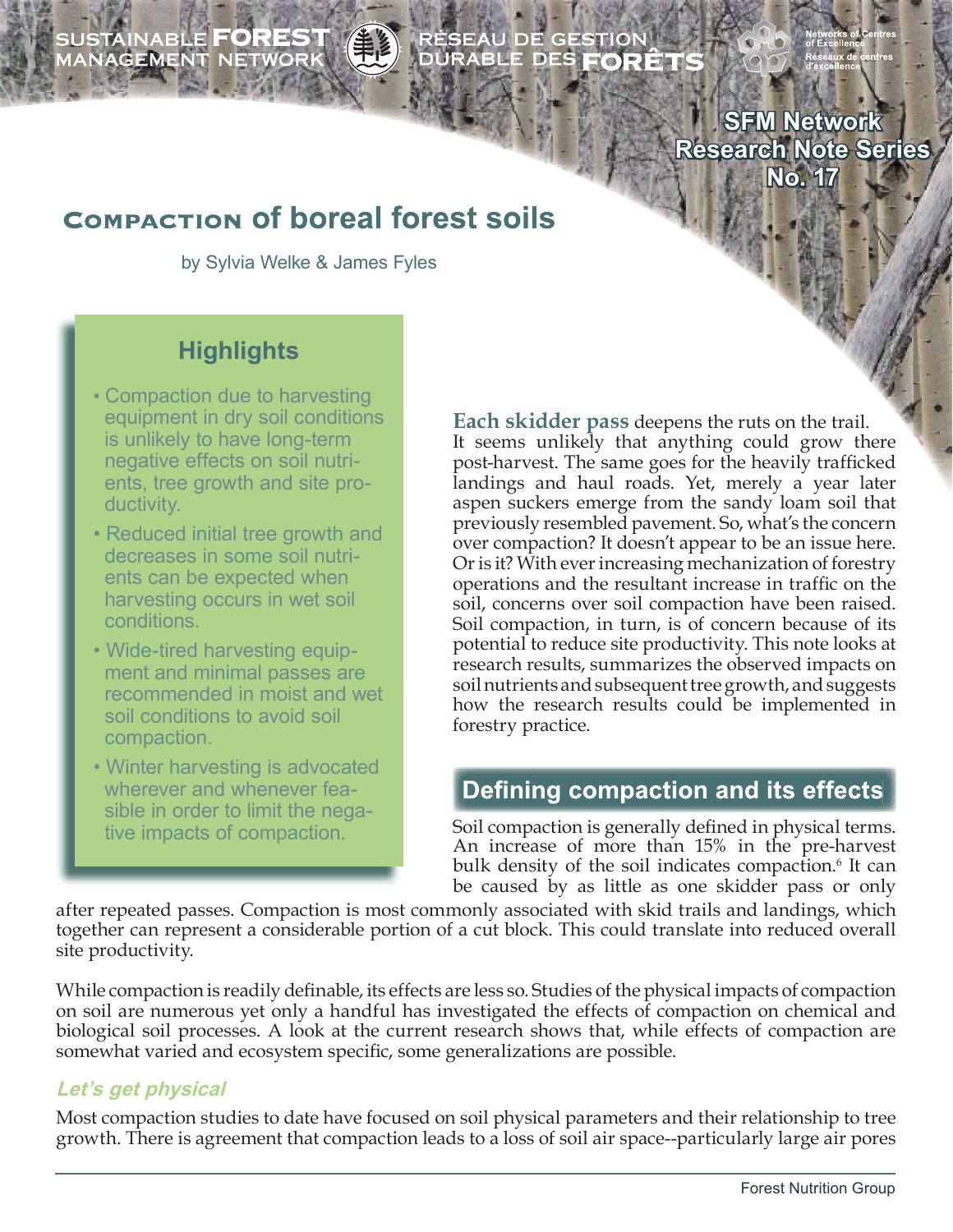(macroporosity). When air pore loss reaches a critical level, serious consequences to soil processes and the root environment may occur.13 When oxygen levels drop below 6 to 10% plant root growth becomes limited.<sup>7</sup> Compacted soils can lead to surface water logging.<sup>6</sup> Compacted wheel ruts with standing water



Wheel ruts can cause soil compaction which, in turn, reduces water infiltration and can result in reduced growth and productivity. Photo courtesy of Fisheries and Oceans Canada.

are a common sight on logged sites. Here water is unable to move into the soil. This reduced water infiltration capacity can also reduce lateral water flow, which can exacerbate growth problems on low productivity or poorly drained sites.5

## **Compaction and nutrients**

#### Direct effects

Compaction is thought to affect nutrient availability and uptake through various mechanisms including a change or decrease in water flow and infiltration. For instance, erosion of compacted soils can lead to nutrients being washed away with soil particles. This would be of particular concern on sloping land where such nutrient losses could not only affect the future productivity of the site but may also have implications for watercourses (e.g. excess sediments in fish spawning habitat).<sup>6</sup>

Nutrient cycling is also affected by reduced pore space and oxygen exchange, as mentioned above. Resultant anaerobic conditions are linked to increased conversion

of nitrate to nitrogen gas (denitrification).<sup>6</sup> It has been suggested that such losses could add up to 10-40 kg of nitrogen  $(N)/h$ a compared to the 1-3 kg of N/ha lost to normal 'background' denitrification.<sup>9</sup> Anaerobic conditions may also cause increases in  $pH$  (as more  $CO<sub>2</sub>$  dissolves in water), which affects the release of micronutrients.12 Molybdenum, for example would be more available while manganese less so. Anaerobic conditions can be ameliorated or exacerbated by the amount of soil organic matter, soil wetness, temperature and the amount of precipitation vs. the amount that plants transpire.<sup>16</sup>

#### Indirect effect on nutrients via the soil biota

Compaction can impact site productivity via its effects on soil organisms. Since the soil biological cycle, in large part, mediates nutrient availability, any effect of compaction here is key. While it is generally believed that compaction reduces the abundance and possibly diversity of soil fauna and microflora, evidence suggests that such generalizations may not always apply.

The effects of compaction on the process of decomposition, has been studied to some extent. In the mixedwoods of Alberta, researchers found that soil microbial activity generally decreased with increasing compaction yet decomposition increased, particularly where water logging was evident.15 Does this have long term consequences for nutrient cycling? It does not appear so in the case of these Albertan sites or other boreal forest sites.<sup>11,15</sup> Soil organisms seem to be 'pre-adapted' to difficult conditions in soils that are characteristically low in organic matter, become waterlogged from time to time and have compacted subsoils. As soil flora and fauna quickly colonize environments created by forest harvesting, researchers have observed only a minor interruption in 'services'. Could this accelerated rate of decomposition in waterlogged, compacted soils lead to an eventual decline in soil organic matter? No one knows for sure.

In the short-term, the interruption in nutrient cycling processes due to compaction appears to be sufficiently small that there are no significant changes in nutrient availability. Indeed, after patch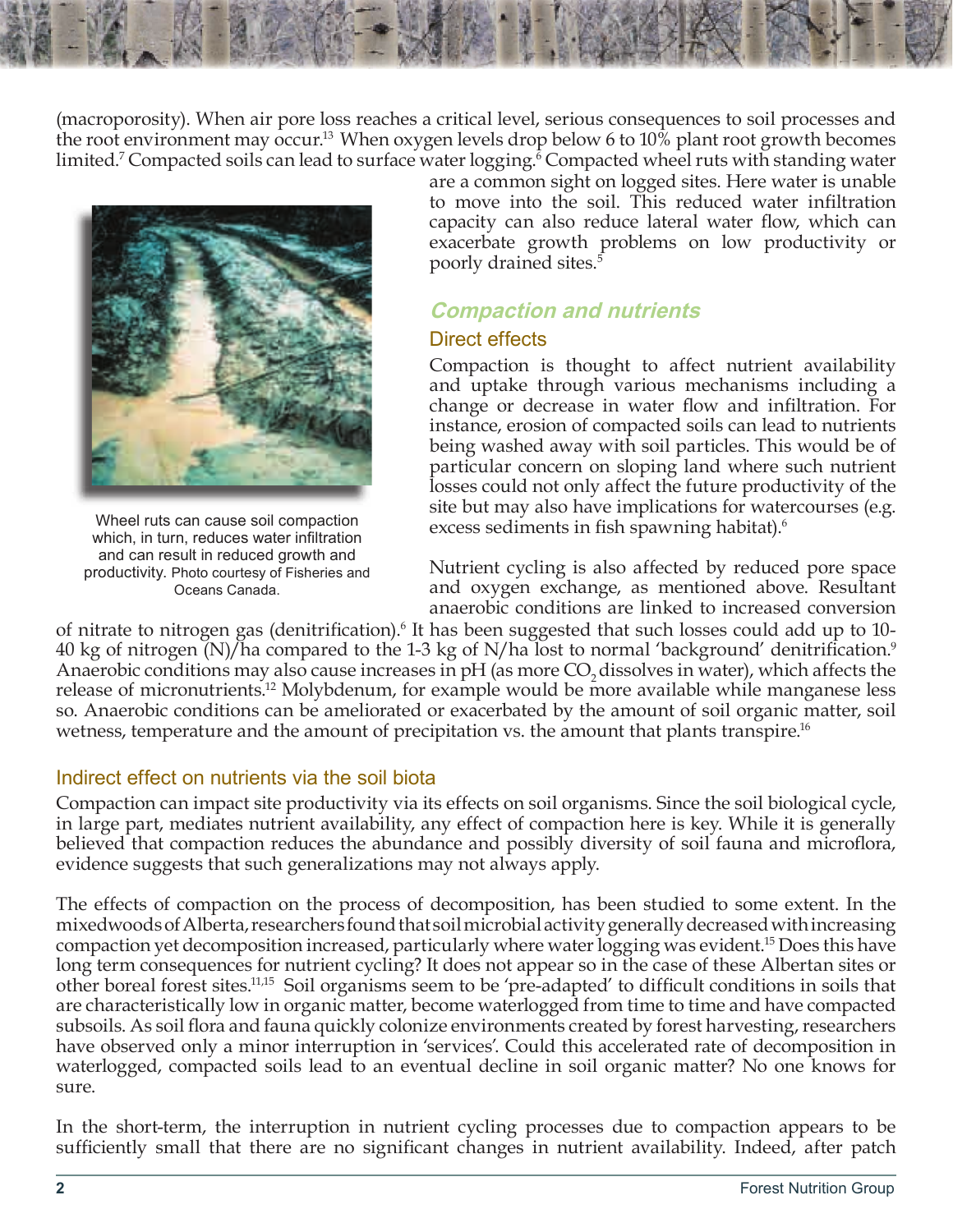clearcutting an aspen stand on a coarse-textured luvisol in Saskatchewan, no change was found in nutrient concentration in the soil or the LFH horizons. Here, the annual variation in nutrients was by far greater than any impact of compaction on their site.<sup>14</sup> Similarly, no effect of compaction was found on the nutrient contents of the organic or mineral soil horizons of a relatively dry fine-textured soil after aspen harvest.<sup>8</sup>

Studies of moist or wet soils however, paint a less positive picture of the impacts of compaction on soil nutrients. In boreal British Columbia, decreases (of about 50% compared to plots not compacted) in calcium (Ca) and magnesium (Mg) in fine-textured soils were found post-harvest, which could have been attributed to soil moisture at the time of harvest.<sup>1</sup> Results from the Long Term Site Productivity trials in northern B.C. point to an increase in soil  $\mathrm{CO}_2$  with compaction, which may, in turn, lead to poor root growth, impede the N cycle and raise soil pH.7

#### Impacts on tree growth

Some studies show negative effects of compaction on seedling growth. Plant growth is much more susceptible and more negatively affected by the anaerobic conditions (i.e. waterlogging) that can result from compaction than soil organisms. It's simple - roots require oxygen. For example, on a site with moderate compaction, significant reductions in the abundance of aspen suckers were found on moist fine-textured soils in northern B.C.<sup>2</sup> Similarly, on the fine-textured gray luvisols of the Abitibi region, black spruce and balsam fir regeneration was reduced by up to 95% on heavily trafficked skid trails.<sup>10</sup> In compacted sites in Maine, on coarse loamy soil,



Soil compaction at a site of the Long Term Soil Productivity study in northern British Columbia. Increases in soil CO<sub>2</sub> as a result of soil compaction at these sites may lead to poor root growth in the future. Photo courtesy of the Long Term Soil Productivity Research Team.

spruce and balsam fir regeneration was dramatically reduced with a noticeable decline in growth and vigour.5 And although compaction decreased growth and density of young aspen, some researchers suggest that site preparation may negate compaction effects in boreal mixedwoods.<sup>12</sup>

## **How wet is the soil?**

The susceptibility of soil to compaction is clearly related to soil moisture. There is little doubt that saturated soils, regardless of texture, are more likely to be negatively affected by compaction compared to dry soils. There is also agreement that damage to soils and thus site productivity, is reduced or even negligible when harvesting occurs on soils below field capacity.<sup>14</sup> Gleysols, for instance, are thought to be much more susceptible than soils that are not periodically saturated. In Alberta, compaction is only considered a hazard in wet forest soils and in soils derived from till and volcanic ash with high clay content horizons.<sup>6</sup> In boreal Alberta's medium-textured soils, it was found that skidders with wide tires did not affect soil physical properties significantly at water potentials below -15kPa.<sup>16</sup>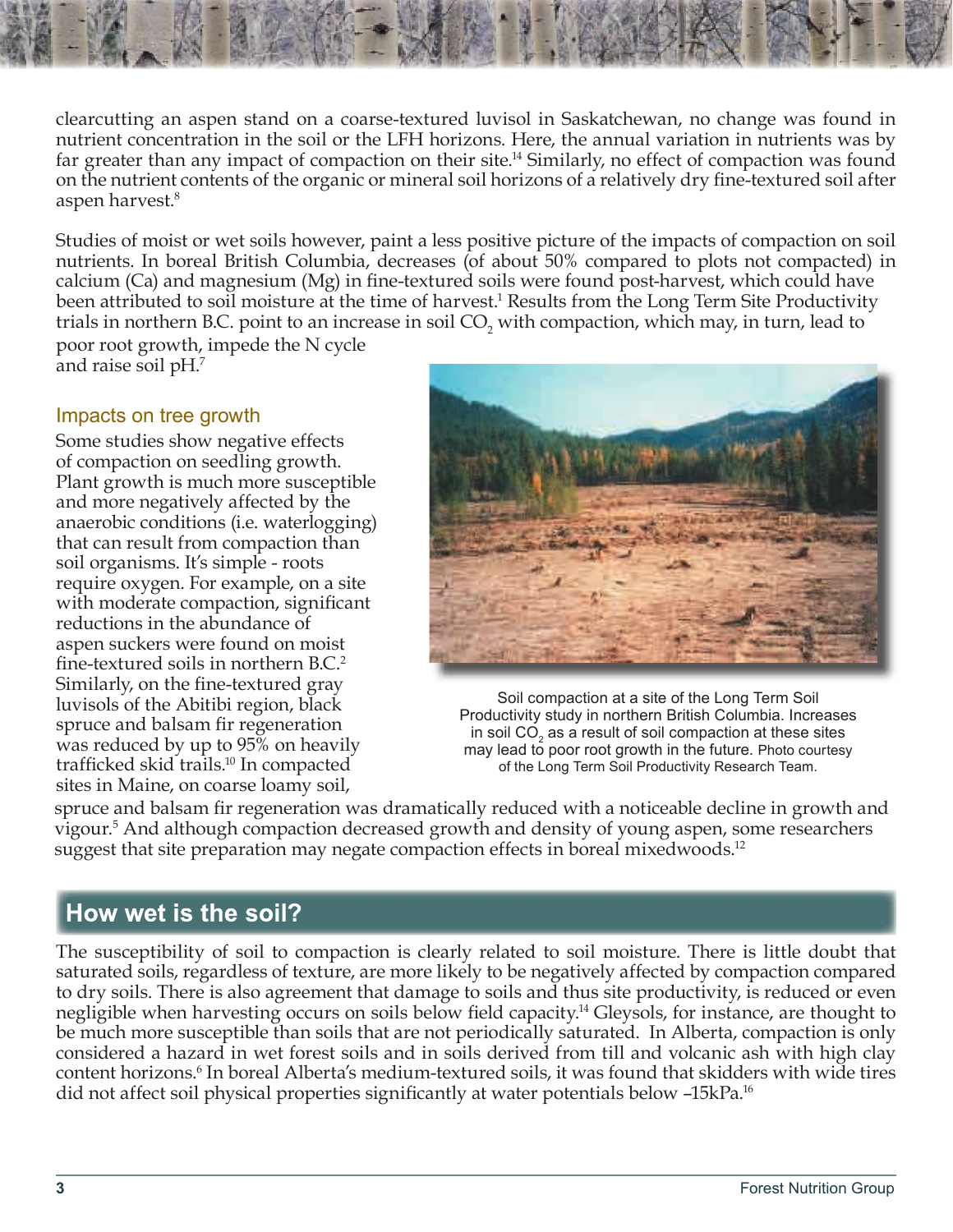## **Frozen soils**

Winter harvesting is recommended whenever feasible since compaction is limited on frozen soils.1,4 For example, winter harvest is advocated for forests in Northern B.C. on fine- to mediumtextured soils to avoid compaction and reductions in soil productivity.2 In the boreal mixedwoods of the Northwest Territories, mechanical harvesting and site preparation on frozen, fine-textured soils results in minimal physical disturbance and does not significantly alter the nutrient status of the soil either.<sup>4</sup> In terms of regeneration success, one study showed that winter harvesting of black spruce in northern Quebec resulted in a 23% gain in stocking compared to summer harvesting.15



Winter harvesting at a Long Term Soil Productivity study site in Northern B.C. Winter harvesting can limit compaction, especially on fine and mediumtextured soils. Photo courtesy of the Long Term Soil Productivity Research Team.

### **Logging equipment can make a difference**



Harvesting with feller bunchers such as this one has been shown to increase soil compaction, thereby reducing regeneration growth and soil microbial abundance. Photo courtesy of Chris Schnepf, University of Idaho

Not only do soil texture and moisture affect the susceptibility of a soil to compaction but so do the type and intensity of use of machinery. For example, there were no negative effects on aspen growth on an unfrozen clay soil winter logged by chain saw and then cable winched. When an adjacent site on the same soil was logged with a feller buncher and grapple skidder, however, the disturbance was significant and reduced regenerating aspen growth. Yet the same equipment will be much less destructive in drier conditions. Wide-tired grapple skidders and forwarders did not seriously compact a fine-textured boreal soil when harvesting occurred under dry conditions.14 In another study, it was found that a Timberjack Harvester

1270 caused negligible impact on mites and collembolans although harvesting with a feller buncher significantly reduced their numbers, which could have consequences for the nutrient cycle and thus, site productivity. 13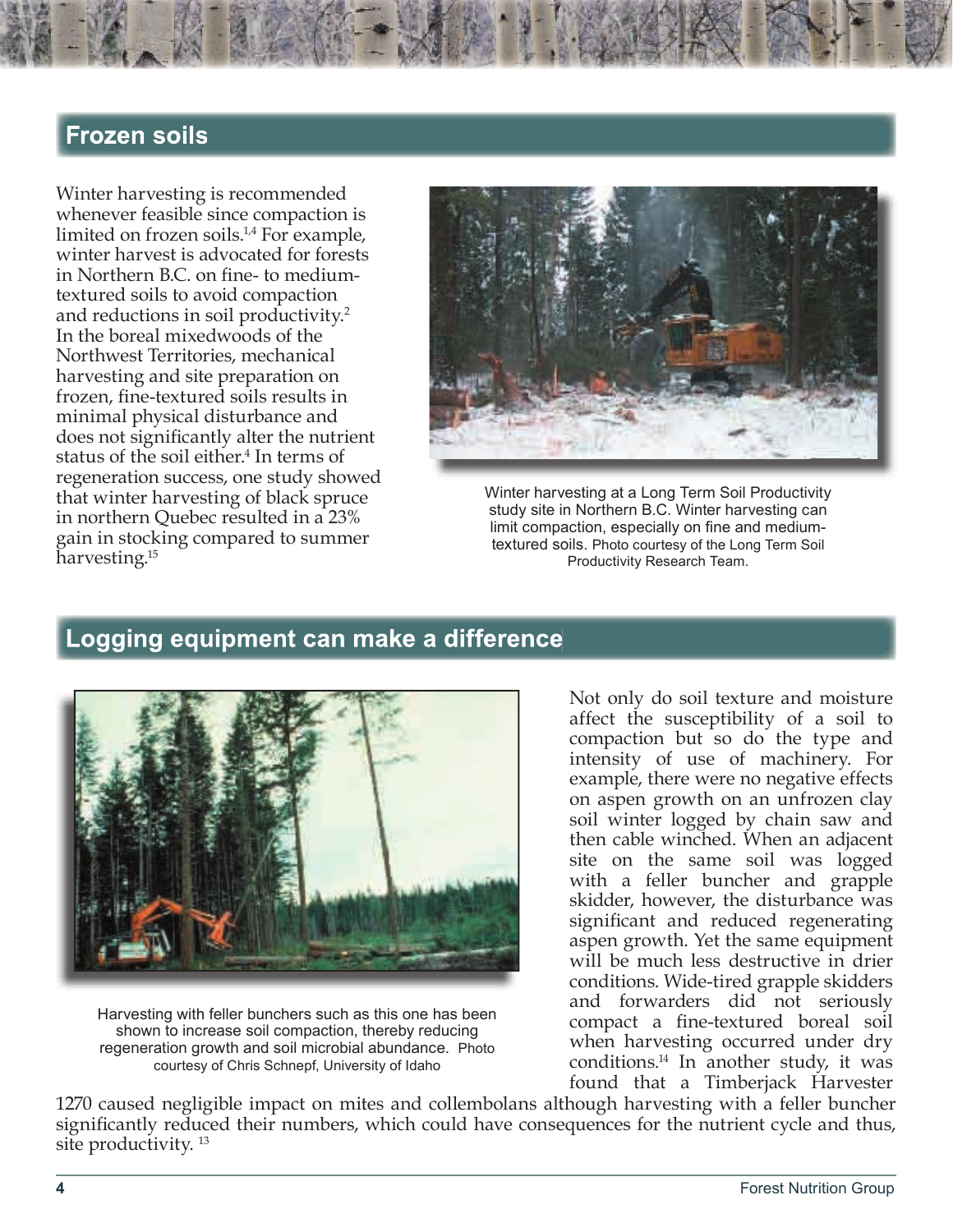## **Recovery?**

Recovery of compacted soils depends on the degree of compaction in the first place. Here, research results and opinions vary. Some studies suggest that in Alberta, compacted soils of a range of textures could take between 10 and 21 years to return to pre-disturbance conditions.17 Other results suggest that the damage may be irreversible with long lasting consequences for water infiltration, which in turn would affect tree growth.<sup>5</sup> In both fine- and coarse- textured soils, compaction remains quite noticeable for 3-5 years after logging, in the upper soil layers.<sup>17,18</sup> Traffic intensity does make a difference though. One year after harvesting with three skidding cycles, Albertan fine-to medium-textured luvisols showed significant recovery in water infiltration. On the other hand, intensely skidded trails did not recover three years after harvest.<sup>16</sup>

Can soils naturally 'decompact'? Some research suggests that frost penetration can accelerate the recovery of compacted soils. Other research from boreal Saskatchewan indicates that the reversal of effects of compaction through the freeze/thaw cycle is very slow.<sup>3</sup> Certain clays found in the B horizon of luvisols (commonly found under aspen mixedwoods) may help promote recovery from compaction through their ability to shrink and swell.<sup>2</sup> This could loosen compacted layers over time.

## **Summary**

Short-term effects of compaction on soil nutrients appear to be minimal when harvest traffic occurs in dry soil conditions. Under wet conditions, a decrease in soil nutrients is likely as is reduced initial tree growth. Clearly, soil moisture is key in avoiding any negative site productivity effects of compaction; thus traffic on soils at field capacity or wetter should be avoided. If harvesting must occur in wet soil conditions, then wide-tired equipment is recommended with a limited number of passes. Winter harvesting is also advocated where feasible since frozen soils are much more resistant to compaction.

## **References**

1) Arocena, J.M. 2000. *Cations in solution from forest soils subjected to forest floor removal and compaction treatments.* For. Ecol. and Mgmt. 133: 71-80.

2) Arocena, J.M. and P. Sanborn. 1999. *Mineralogy and genesis of selected soils and their implications for forest management in central and northeastern British Columbia.* Can. J. Soil Sci. 79: 571-592.

3) Block, R., Van Rees, K.C.J. and D.J. Pennock. 2002. *Quantifying harvesting impacts using soil compaction and disturbance regimes at a landscape scale.* Soil Sci. Soc. of Amer. J. 66: 1669-1676.

4) Bock, M.D. and K.C.J. Van Rees. 2002. *Forest harvesting impacts on soil properties and vegetation communities in the Northwest Territories.* Can. J.For. Res. 32: 713-724.

5) Briggs, R.D., Hornbeck, J.W., Smith, C.T., Lemin Jr., R.C. and M.L. McCormack Jr. 2000. *Long-terms effects of forest management on nutrient cycling in spruce-fi r forests.* For. Ecol. and Mgmt. 138: 285-299.

6) Chanasyk, D.S., Whitson, I.R., Mapfuma, E., Burke, J.M. and E.E. Prepas. 2003. *The impacts of forest harvest and wildfire on soils and hydrology in temperate forests: A baseline to develop hypotheses for the Boreal Plain.* J. Env. Eng. 2: S51-S62.

7) Conlin, T.S.S. and R. van den Driessche. *Response of soil* CO<sub>2</sub> and O<sub>2</sub> concentrations to forest soil compaction *at the Long-term Soil Productivity Sites in central British Columbia.* Can. J. Soil Sci. 80: 625-632.

8) Corns, I.G.W. and D.G. Maynard. 1998. *Effects of soil compaction and chipped aspen residue on aspen regeneration and soil nutrients.* Can. J. Soil Sci. 78: 85-92.

9) Dutch, J. and P. Ineson. 1990. *Denitrifi cation of an upland forest site.* For. Chron. 63: 303-317.